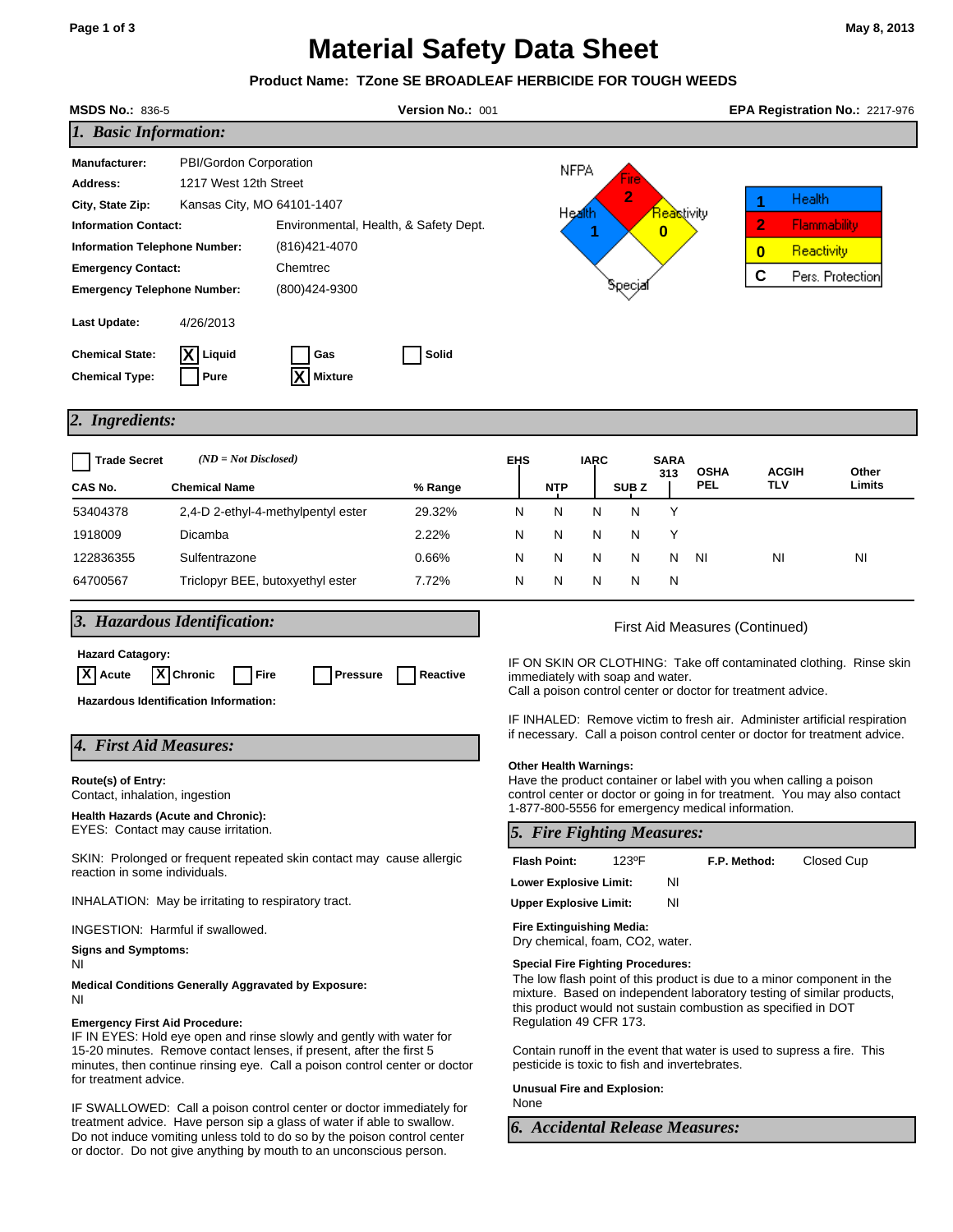# **Material Safety Data Sheet**

# **Product Name: TZone SE BROADLEAF HERBICIDE FOR TOUGH WEEDS**

#### **MSDS No.:** 836-5 **Version No.:** 001 **EPA Registration No.:** 2217-976

Accidental Release Measures (Continued)

#### **Steps to be Taken in Case Material is Released or Spilled:**

See Section 8 for Personal Protective Equipment. Contain and collect the spilled product for reuse or disposal. Cover and label the containers. Wash area with water if possible. Do not allow rinse water to pollute surface waters.

## *7. Handling and Storage:*

#### **Precautions to be Taken:**

Do not contaminate water, food, or feed by storage and disposal.

PESTICIDE STORAGE: Store in original container in a locked storage area inaccessible to children or pets. Keep from freezing.

PESTICIDE DISPOSAL: Pesticide wastes are acutely hazardous. Improper disposal of excess pesticides, spray mixtures, or rinsate is a violation of Federal law. If these wastes cannot be disposed of by use according to label instructions, contact your State Pesticide or Environmental Control Agency, or the Hazardous Waste Representative at the nearest EPA Regional Office for guidance.

**Other Precautions:**

NI

*8. Exposure Controls/Personal Protection:*

# **Ventilation Requirements:**

Good local ventilation.

#### **Personal Protective Equipment:**

Some materials that are chemical-resistant to this product are barrier laminate, nitrile rubber, neoprene rubber, and Viton. If you want more options, follow the intstructions for category A on a EPA chemical resistance category chart.

All mixers, loaders, and handlers must wear the following: long-sleeved shirts and pants shoes and socks chemical resistent gloves safety goggles

A chemical-resistant apron should be worn when mixing or loading, cleaning up spills or equipment, or otherwise exposed to the concentrate.

When handlers use closed systems or enclosed cabs in a manner that meets the requirements listed in the Worker Protection Standard (WPS) for agricultural pesticides the handler PPE requirements may be reduced or modified as specified in the WPS.

#### USER SAFETY RECOMMENDATIONS:

Users should wash thoroughly with soap and water after handling and before eating, drinking, chewing gum, using tobacco, or using the toilet. Users should remove clothing/PPE immediately if pesticide gets inside. Then wash thoroughly and put on clean clothing. If pesticide gets on skin, wash immediately with soap and water.

Users should remove PPE immediately after handling this product. Wash the outside of gloves before removing. As soon as possible, wash thoroughly and change into clean clothing.

RESPIRATORY PROTECTION: If exposure limits may be exceeded, wear a dust/mist filtering respirator (MSHA/NIOSH approval number prefix TC-21C), or a NIOSH approved respirator with any N, R, P or HE filter.

*9. Physical and Chemical Properties:*

Physical and Chemical Properties (Continued)

**Boiling Point: NI Melting Point: NI Evaporation Rate (Butyl Acetate = 1) :** NI **Vapor Pressure (mm Hg.):** NI

**Vapor Density (Air = 1):** NI

**Specific Gravity (H20 = 1):** 1.07950

**Solubility in Water:** Miscible

**Appearance and Odor:** White Opaque Liquid with a Fruity Odor

pH: 7.5-8.5 WEIGHT: 8.963 Pounds/Gallon **Other Information:**

## *10. Stability and Reactivity:*

### **Stability:**

Stable.

Corrosive materials and oxidizers. **Incompatibility (Materials to Avoid):**

COx, NOx **Decomposition/By-Products:**

**Hazardous Polymerization:** Will not occur

## *11. Toxicological Information:*

Eyes: Classified as minimally irritating to the eye. Maximum mean total score is 6.0

Inhalation: Single exposure acute inhalation LC50 >2.10 mg/L in male and female rats.

Ingestion: Acute oral LD50 = 1,030 mg/kg of body weight.

Skin: Acute dermal LD50 > 5,000 mg/kg of body weight in male and female rats.

Classified as slightly irritating to the skin. Primary dermal irritation index is 1.1

Dermal sensitization: Classified as a contact dermal sensitizer at 100% concentration

## *12. Ecological Information:*

ENVIRONMENTAL HAZARDS: This pesticide is toxic to fish and aquatic invertebrates. Do not apply directly to water, to areas where surface water is present, or to intertidal areas below the mean high water mark. Drift and runoff may be hazardous to aquatic organisms in water adjacent to treatment areas. Do not contaminate water when disposing of equipment wash water(s) or rinsate.

These chemicals (triclopyr, 2,4-D and dicamba) have properties and characteristics associated with chemicals deteched in groundwater. The use of these chemicals in areas where soils are permeable, particularly where the water table is shallow, may result in groundwater contamination. Application around a cistern or well may result in contamination of drinking water or groundwater.

*13. Disposal Considerations:*